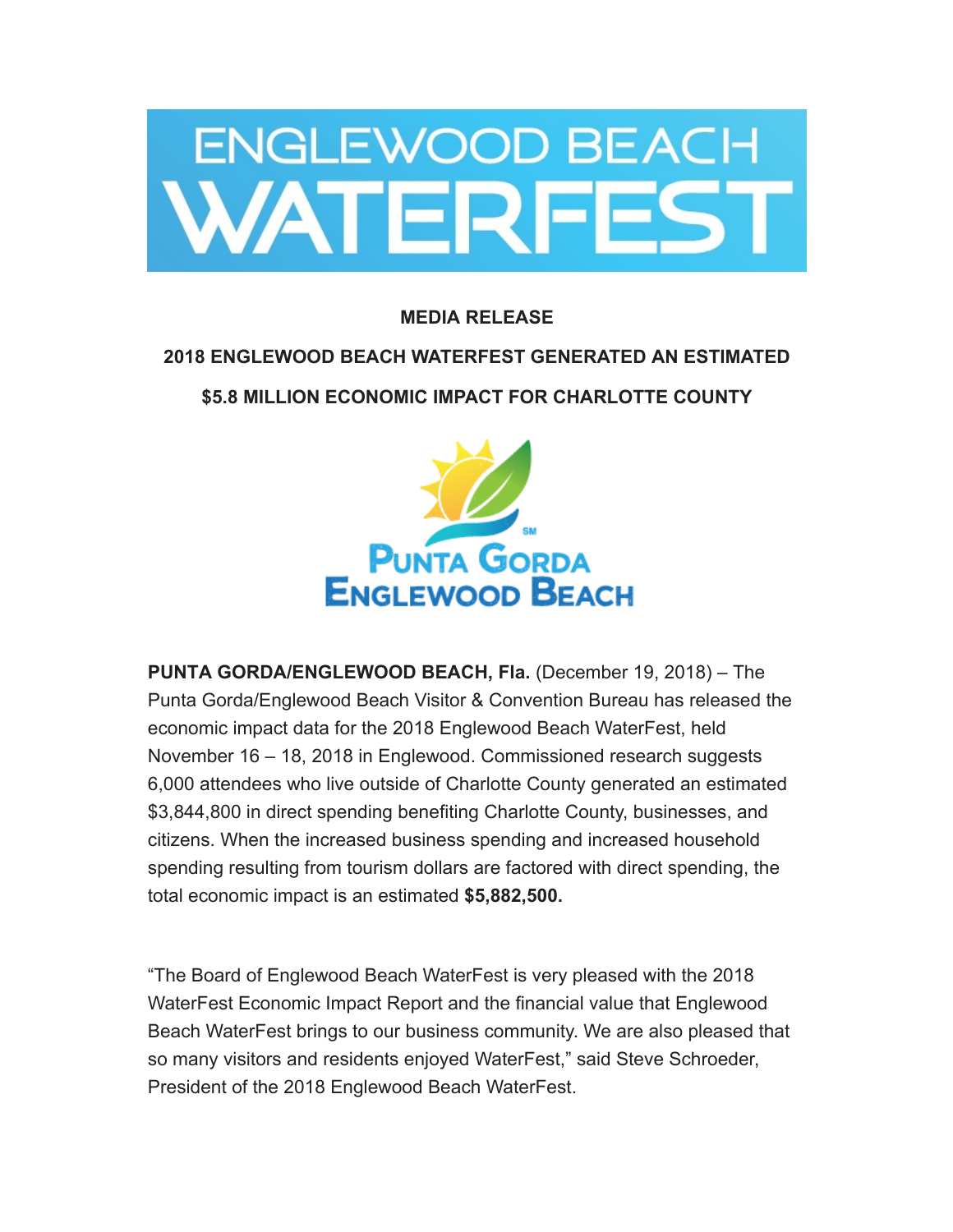Schroeder added, "2018 had a formidable challenge with red tide to our local businesses and to WaterFest. We appreciate the support and encouragement WaterFest received from Charlotte County and the sponsorships from local businesses. By all indications, all who attended WaterFest had a great time and the local businesses that supported our event found value in what WaterFest provided. The overall success of WaterFest in 2018 ensures a 2019 WaterFest and that we will continue our work to ensure we have the best Festival on the West Coast of Florida including the OPA World Championship Races, the Family Conservation Center and support local charities that foster the protection of our marine life, our beaches and water resources. Overall WaterFest attendance was estimated at 30,000 attendees. On average, out-oftown visitors stayed 7.8 nights in Charlotte County and occupied 6,930 room nights in local accommodations.

These estimated figures are based on research the Punta Gorda/Englewood Beach Visitor & Convention Bureau commissioned Downs & St. German Research of Tallahassee to conduct. Extensive face-to-face interviews were conducted with randomly selected visitors attending Englewood Beach Waterfest. Economic impact was calculated with data collected during the interviews, Punta Gorda/Englewood Beach Visitor & Convention Bureau visitor tracking studies, the tourism database of Downs & St. Germain Research, and attendance figures.

Economic impact is based on the spending by non-Charlotte County residents who stayed in paid lodging, dined in local restaurants, purchased groceries, utilized transportation such as rental cars, visited attractions, event admission, made purchases in shops, enjoyed entertainment, and spent money on other tourism-related expenses.

Englewood Beach WaterFest Inc. is a 501(c)3 Florida Corporation whose mission is to stage spectator events, participant competitions, and educational forums showcasing Englewood's unique water resources and recreational opportunities. All proceeds benefit local charities, with a focus on water conservation and recreation. New during the 2018 event was the Family Conservation Center presented by State Farm and the Ron and Matt Smith Agency. It was a 5,000-square-foot tented area dedicated to showing participants how they can work with various agencies to preserve and protect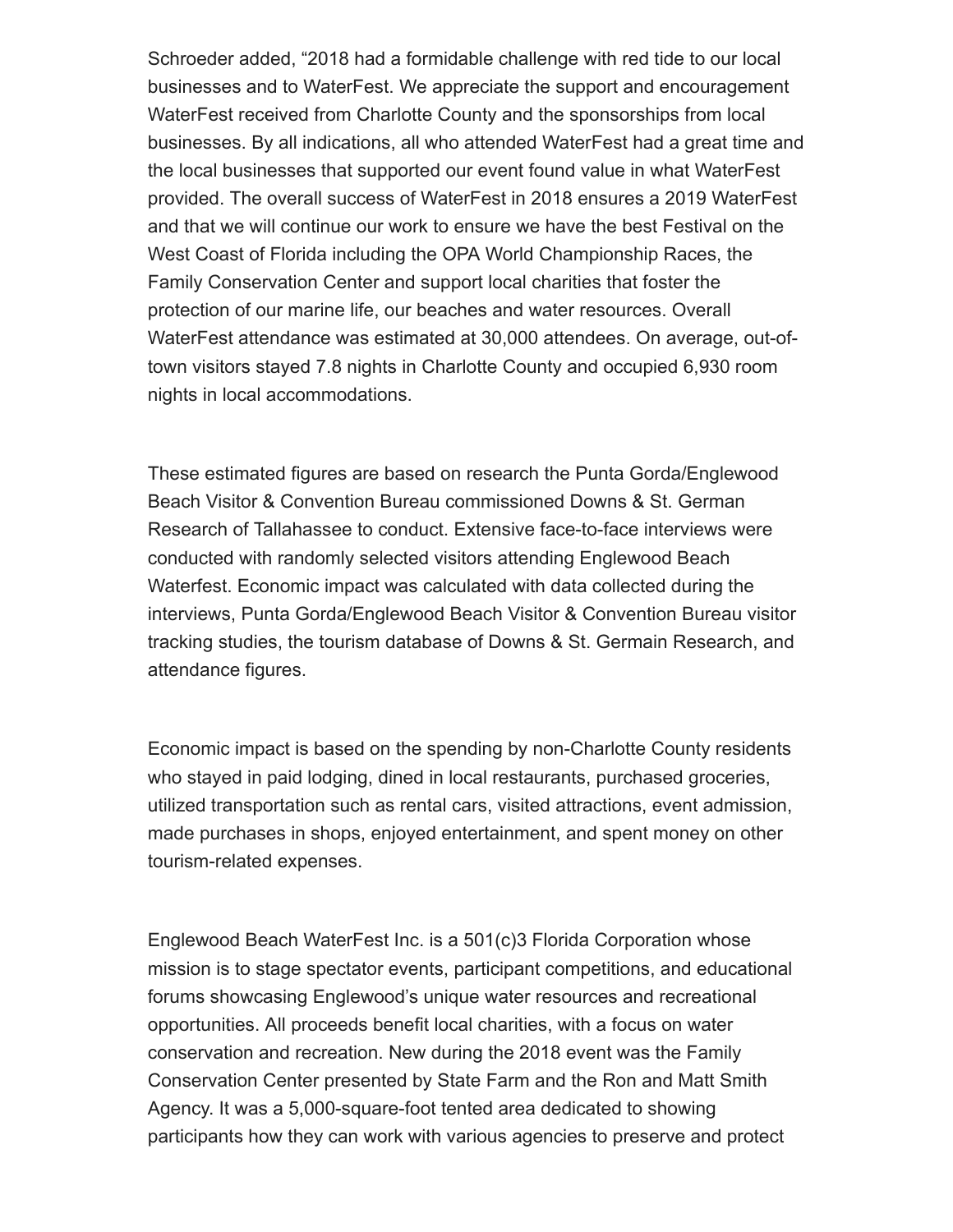the local marine life and water resources.

WaterFest is an all-volunteer group with local citizens, civic groups, charities, and business people working toward a common cause. Although WaterFest occurs in the fall, committees work throughout the year to produce a memorable event.

Visit [www.englewoodbeachwaterfest.com](https://englewoodbeachwaterfest.com/) for additional information.

The complete Englewood Beach Waterfest Economic Impact Estimate Report can be viewed at

[https://](https://www.charlotteharbortravel.com/tdc/research/)[www.charlotteharbortravel.com/tdc/researc](http://www.charlotteharbortravel.com/tdc/research/)[h/](https://www.charlotteharbortravel.com/tdc/research/)

## **ABOUT PUNTA GORDA / ENGLEWOOD BEACH**

Located halfway between Tampa and Naples on the Southwest Florida Gulf Coast, Punta Gorda

/Englewood Beach is a charming collection of nine coastal communities surrounding the state's second largest harbor. Florida's premier year-round eco-tourism destination, the area offers a pristine unspoiled beauty. In 2014, Port Charlotte was named the top "U.S. Best Value Destination" by Trivago (the world's largest online hotel search site), and the Charlotte Sports Park, spring training home of the Tampa Bay Rays, was voted "Best Spring Training Facility" by readers of USA TODAY. A haven for outdoor enthusiasts, Punta Gorda / Englewood Beach has been named one of SAIL magazine's "10 Greatest Places to Sail in the United States," ranked by Golf Digest as "Third Best Place to Live and Play Golf in America," and rated by MONEY magazine as one of the "Best Places to Live in the South." Englewood was named second of the Top Ten emerging travel destinations in the U.S. by TripAdvisor.com. The area is served by five airports: The Punta Gorda Airport (PGD) with private and charter air service, Sarasota Bradenton International Airport (SRQ), Southwest Florida International Airport, Ft. Myers, (RSW), St. Petersburg-Clearwater International Airport (PIE) and Tampa International Airport (TPA). For more information on visiting Punta Gorda / Englewood Beach visit [http://PureFlorida.com o](http://pureflorida.com/)r call1-800-652-6090.

#### CONTACTS:

Jennifer Huber, Tourism Public Relations Manager

Punta Gorda/Englewood Beach Visitor & Convention Bureau